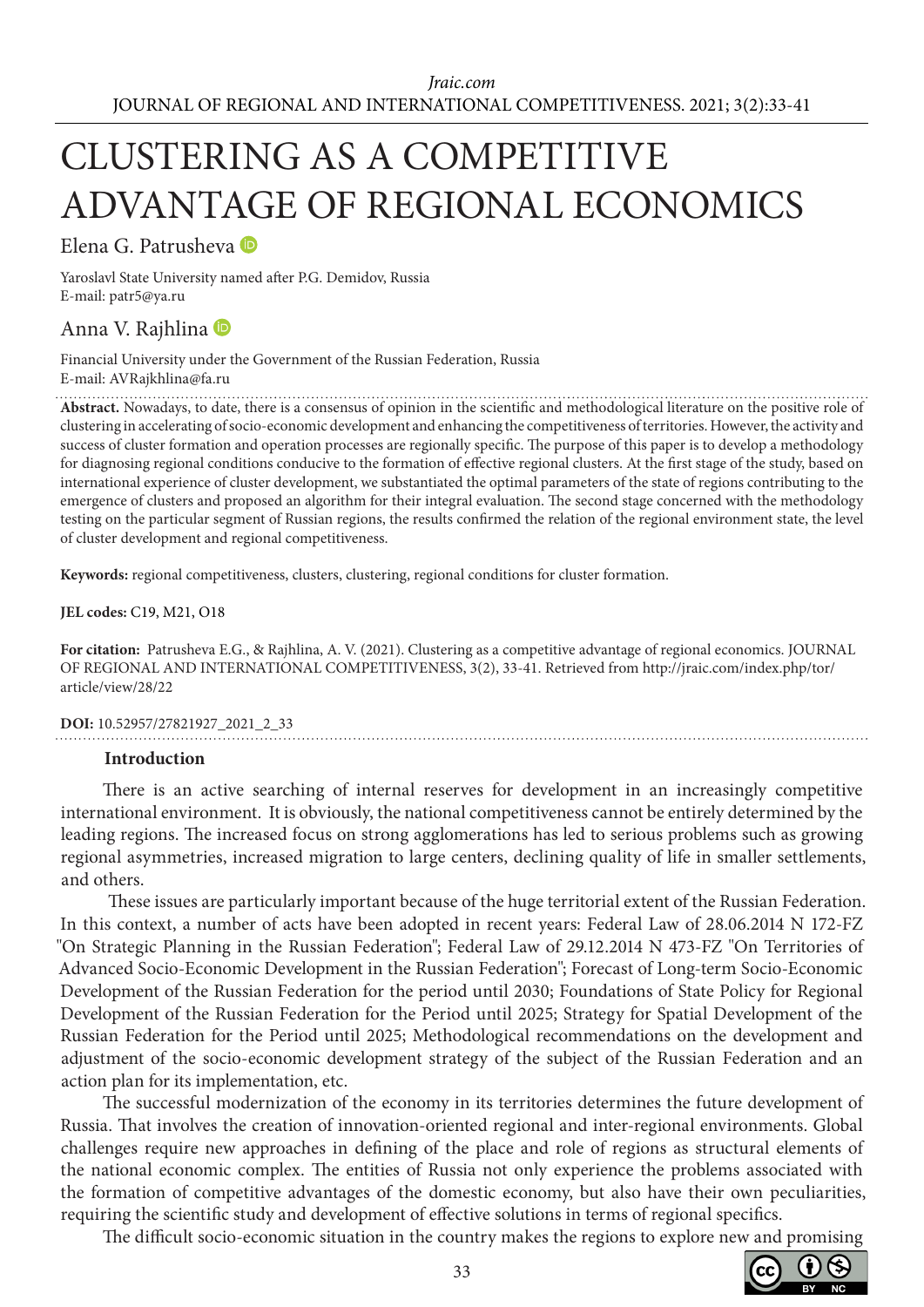directions related to the formation of a modern knowledge-based economy, the optimal use of available resources and the search for unrealized potential. The effective regional clusters forming is the one of the ways to solve economic, social and environmental problems. The positive experience of many countries where the cluster initiatives have been successfully implemented makes it possible to identify the cluster approach as a promising area for socio-economic development in the regions. However, the methodological aspects of diagnosing the region's readiness to form effective clusters that increase its competitiveness remain insufficiently researched. It is the relevance of the study.

#### **Theoretical basis of the study**

The theory of regional competitiveness is rich. Nowadays the world science concentrates on three major directions: construction of location models, theory of interregional specialization and international trade, and development theory (Development Theory / Development Economics). The first one explores the microeconomic factors of competitiveness of individual territories and their areas using mathematical, statistical methods and Big Data. The second is based on classical political economy and neoclassical economic theory, and complemented by the more modern Region Science & Urban Economics - RSUE, studies the relationship between regional competitiveness and the free spillover of factors of production (labor and capital) combined with free trade. The third strand emphasize that regional development is determined by a complex of factors, such as institutions, education of the population, infrastructure, production specialization, level of productivity and technologies used.

The formation of regional clusters is the one of the long-term strategies for enhancing the competitiveness of territories. The cluster approach has already found application in the Russian Federation, as evidenced by the approval of regional cluster initiatives by state authorities and the supporting measures. Territorial clusters are managed by specialized organizations and executive authorities of constituent entities of the Russian Federation. According to the Ministry of Industry and Trade of the Russian Federation official data, there are 93 industrial clusters in 43 regions in the Russian Federation (Industrial parks. Technoparks. Clusters: geographic information system (GISIP), 2020).

The formation of regional clusters can be considered as an effective tool for GRP growth, small and medium-sized enterprise development, modernization and growth of the innovation potential of the economy, which determines the competitive position of both the region and the national economy as a whole. However, the potential of cluster development has not yet been exhausted in many territories. We would like to emphasize that we are talking about cluster formation processes, which should be regulated and managed, based on a partnership between business, central and local authorities, as opposed to cluster origination initiated by the internal needs of enterprises for cooperation and collaboration. According to the above, the formation of effective clusters should form the basis of government cluster policy at both the regional and national levels. Nevertheless, many of the studies in this area focus on the advantages of this form of territories integration. At the same time, methodological aspects of the successful formation of territorial clusters to enhance the region's competitiveness remain insufficiently researched.

Cluster theory is formed by the research of Marshall (1920), Krugman (1991), Enright (1996), Malmberg and Maskell (2002), Morosini (2004), Sölvel (2008) and others. М. Porter defined an industrial cluster as ''geographically concentrated groups of cooperating companies and related organizations (e.g., universities, standards agencies, as well as trade associations) in certain fields, competing but also working together'' (Porter, 2000). The same definition is in methodological guidelines and reports on the status of cluster development of international organizations: The Role of Clusters in Smart Specialization Strategy (2013), Smart Guide to Cluster Policy (2016), Cluster programs in Europe and beyond (2019) and others. Thus, regional cluster theory continues to deepen and become practice-oriented.

In the foreign cluster literature, the territory's competitive positioning in the cluster formation process is characterized by a variety of advantages. These include:

- outputs of cluster members volume of output, profit (Porter, 1990);
- outcome in the form of increased cooperation, deepening the specialisation of cluster residents (Choe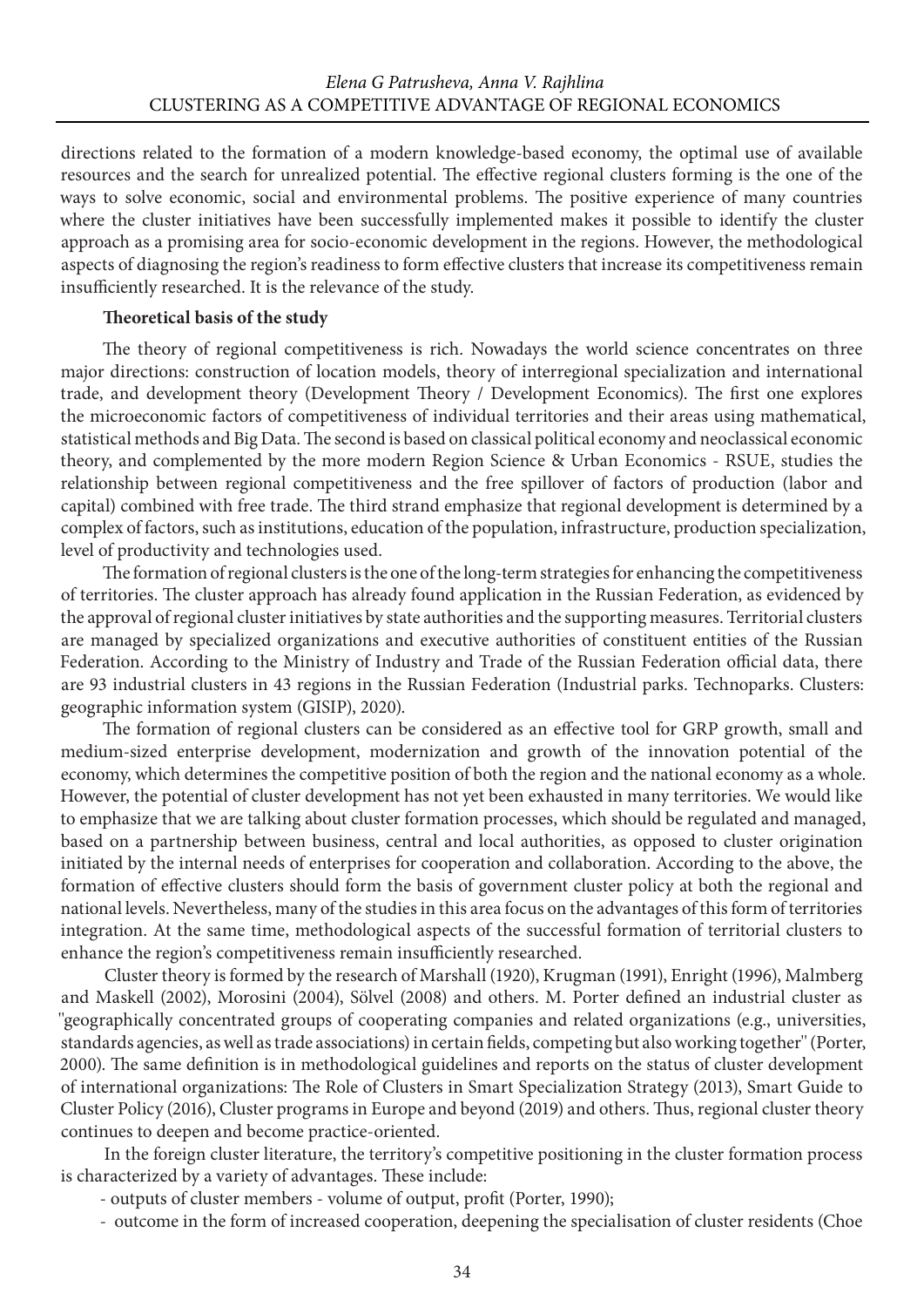## & Roberts, 2011);

- the competitive advantage, including access to new markets, investment and reputation (Tallman et al., 2004);

- benefits, including access to specialized knowledge and technology, productivity and a stronger research base (Lines & Monypenny, 2006);

- spillovers, e.g., an increase in demand when a new producer emerges or an increase in innovation activity of cluster enterprises influenced by competitors (Iammarino & McCann, 2006);

- public good as a set of social consequences for a region (Bellandi, 2002);

- effects specific to the industry or geographical scale of the cluster (Lindqvist, 2009; Bottazzi & Gragnolati, 2015).

Russian cluster literature has a lot of previous research in the fields of economic zoning, territorial economic location of industries, economic use of natural resources, creation of inter-sectoral combines, industrial hubs and territorial-production complexes (Bondareko, 2016). The significance of clusters for regional competitiveness appeared as a scientific research since the mid-2000s (Larinа, 2006; Kalyuzhova, 2008; Yurasova, 2009; Dubovik, 2009; Gasanov & Kanov, 2013). Many domestic studies focus on the task of diagnosing and measuring the effects of clustering on the competitive position of a territory. However, they are mainly based on the assessment of either the cluster's external environment or individual quantitative and qualitative indicators of functioning of member enterprises and the cluster region, such as the level of innovation, geographical concentration, cooperation, investment volume, number of employees, individual indicators of economic efficiency and integration effects, improvement of the quality of life of the region's population, etc. (Markov, 2007; Nikolaev & Mahotaeva, 2012; Kozina, 2012; Klerikova, 2013; Ivanenko & Niyazova, 2018).

We can note, these characteristics have both qualitative and quantitative measures; they refer directly to the cluster members or have the long-term strategic nature for the territory as a whole. Moreover, the level of their occurrence is largely determined by the regional background, i.e., the degree of maturity of the regional environment to provide them. And the methodological aspects of diagnosing the region's readiness to form effective clusters that increase its competitiveness remain insufficiently researched.

## **Background and methodology**

Table 1 shows the correlation between the level of cluster development and the state of regional economies.

| The Russian Federation constituent<br>entities | Number of clusters | Have the state-<br>supported status | Place in the 2019<br>Regional Socio-<br><b>Economic Rankings</b> |
|------------------------------------------------|--------------------|-------------------------------------|------------------------------------------------------------------|
| Moscow                                         |                    |                                     |                                                                  |
| Saint Petersburg                               | 11                 |                                     |                                                                  |
| Moscow oblast                                  |                    |                                     |                                                                  |
| Tatarstan                                      |                    |                                     |                                                                  |
| Perm Territory                                 |                    |                                     | 16                                                               |
| Chelyabinsk oblast                             |                    |                                     |                                                                  |

| <b>Table 1</b> – Russian regions with the largest number of clusters |  |  |  |  |  |  |  |  |  |
|----------------------------------------------------------------------|--|--|--|--|--|--|--|--|--|
|----------------------------------------------------------------------|--|--|--|--|--|--|--|--|--|

*Source: compiled by the authors by: Industrial parks. Technoparks. Clusters: geographic information system (GISIP), 2020*

According to the data, the regions with the most advanced clusters have a noticeable position in the socio-economic ranking. In other words, those regions have a significant competitive advantage where clusters are successfully formed and developed.

We have systematized the characteristics that determine the region's potential in the managed processes of cluster formation based on the description of the features of the current cluster experience. Indicators identifying these characteristics, as well as quantification of their levels of occurrence, are shown in table 2.

1. The investment attractiveness of the cluster territory forming. Indeed, the formation of modern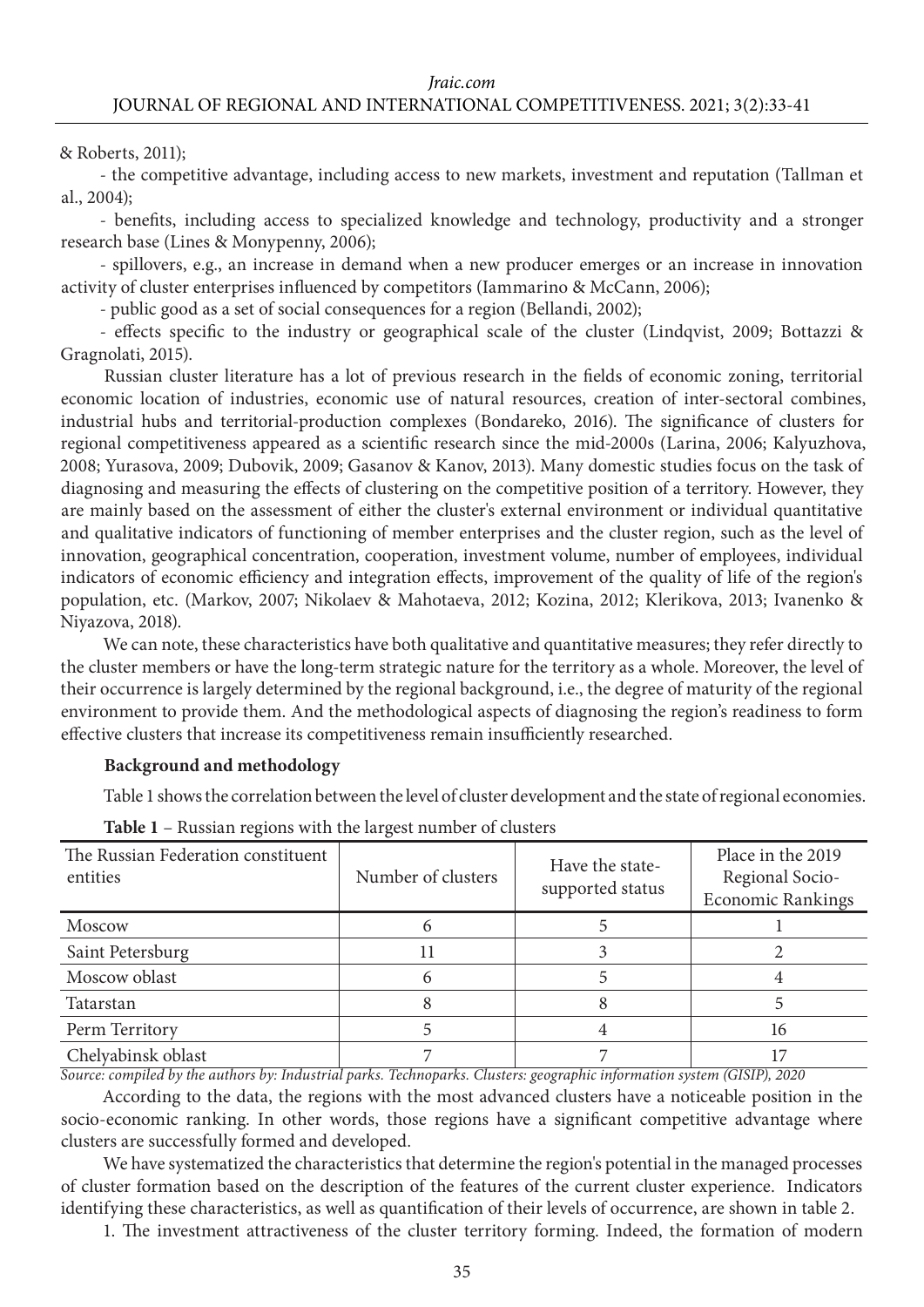industrial clusters with vertical linkages in production chains (this provides synergies of cluster interactions) requires investment in new and upgraded enterprises.

It can be determined by the position of the region in the national investment attractiveness rating.

**Table 2** - Parameters used in the authors' methodology for diagnosing regional conditions that contribute the effective technological clustering

| Parameters   | Territory's<br>investment<br>attractiveness                                      | Innovation<br>action of<br>regional<br>enterprises                                   | Total R&D<br>investment<br>in the<br>region     | Regional<br>enterprise<br>support<br>level                                                                     | Population<br>of the<br>region<br>employed<br>in industry | Cluster<br>initiatives<br>presence                     | Cluster support<br>infrastructure                            |
|--------------|----------------------------------------------------------------------------------|--------------------------------------------------------------------------------------|-------------------------------------------------|----------------------------------------------------------------------------------------------------------------|-----------------------------------------------------------|--------------------------------------------------------|--------------------------------------------------------------|
| High level   | The region's place in the<br>first third of investment<br>attractiveness rating  | level of innovation action of<br>Higher than the average<br>enterprises in a country | %, higher than average total<br>R&D investment  | Place in the first third of the<br>ranking of regions in terms<br>of turnover of products<br>produced by SMEs  | working-age population<br>More than half of the           | There is basic cluster initiative                      | Infrastructure organizations<br>of the region                |
| Medium level | second third of investment<br>The region's place in the<br>attractiveness rating | Equal to the average level<br>enterprises in a country<br>of innovation action of    | %, equal to the average total<br>R&D investment | Place in the second third of the<br>turnover of products produced<br>ranking of regions in terms of<br>by SMEs | 40-50% of the working-age<br>population                   | The cluster initiative is in the<br>final stage        | being opened in the region<br>Infrastructure facilities are  |
| Low level    | The region's place in the<br>last third of investment<br>attractiveness rating   | Lower to the average level<br>enterprises in a country<br>of innovation action of    | %, lower than average total<br>R&D investment   | Place in the last third of the<br>ranking of regions in terms<br>of turnover of products<br>produced by SMEs   | working-age population<br>Less than 40% of the            | currently being developed<br>The cluster initiative is | organizations of the region<br>Infrastructure<br>are missing |

*Source: composed by the authors*

2. Degree of innovation action of regional enterprises. Characterized by the number of enterprises carrying out research and development, having received patents and having intellectual property objects of the total number of enterprises in the region. These enterprises are becoming the core of an innovative industrial cluster.

3. Total R&D investment in the region This indicator, as well as the previous one, will determine the region's potential to form industrial clusters as part of economic modernization and to ensure the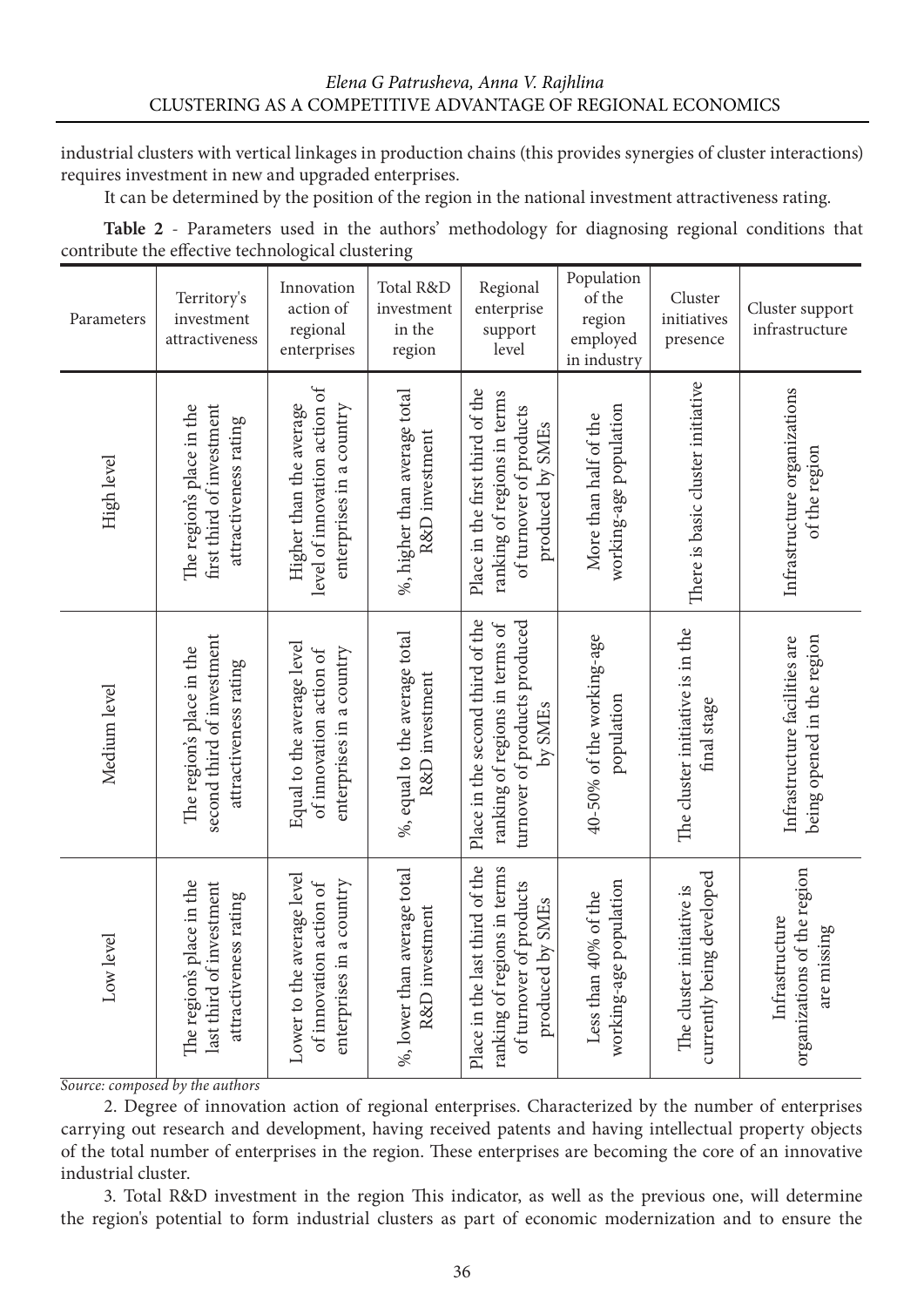competitiveness of the products of cluster member enterprises.

The first approach in the proposed methodology uses absolute values, the second one emphasizes the share of R&D investment in the structure of production costs.

4. Level of support for entrepreneurship in the region. We have noted the importance of a developed business environment for the formation of a cluster involving small enterprises. Since each region has its own specific characteristics, in our opinion, the most objective state of entrepreneurship measures the regional per capita turnover of products (services) produced by small enterprises, including microenterprises and sole proprietors. The proposed methodology uses a regional ranking by this indicator.

5. Population of the region employed in industry This indicator shows the industrial capacity of the region along with the existence of a sufficient number of organizations providing human resources training for the regional cluster.

6. Existence of cluster initiatives in the region, i.e., organized and documented activities, programs, projects aimed to the cluster development in the nearest future.

7. Cluster support infrastructure in Europe is The European Cluster Collaboration Platform (ECCP). In Russia this kind of infrastructure is formed by organizations created to support entrepreneurship in general.

The method was tested during the formation of a rating of competitive positions of regions by the level of conditions for the cluster's formation. The regions selected were:

a) geographically close,

b) ranking close to each other in terms of the socio-economic situation of the regions,

c) having cluster support organizations,

d) the quality level of the clusters is provided by the support of the government.

This included the Moscow, Voronezh, Lipetsk, Kaluga and Tula regions. For comparative analysis, the list was supplemented by the Yaroslavl region (Table 3).

| Oblast                                        | Place in the Ranking<br>of Socio-Economic<br>position of the regions<br>for 2019 | Number of clusters | Number of clusters<br>included in state support<br>programs |
|-----------------------------------------------|----------------------------------------------------------------------------------|--------------------|-------------------------------------------------------------|
| Belgorod region                               | 18                                                                               |                    |                                                             |
| Voronezh region                               | 21                                                                               | 6                  |                                                             |
| Lipetsk region                                | 22                                                                               | 6                  | h                                                           |
| Kaluga region                                 | 28                                                                               |                    |                                                             |
| Tula region                                   | 29                                                                               |                    |                                                             |
| Yaroslavl region<br>$\overline{\cdots}$<br>.1 | 37                                                                               |                    |                                                             |

*Source: composed by the authors*

The indicators were then assessed using a point-based approach: a high level of characteristics was assigned a score of 3, a medium level a score of 2, and a low level a score of 1. The oblast with the best  $K_i$ indicator was taken as a benchmark. The other regions were rationed:

$$
K_i = P_i / P_o
$$

where Pi is the value of an indicator of favorable regional conditions for the formation of regional industrial clusters;  $P_{0}$  is the value of an indicator of the conditions for the formation of regional industrial clusters in the reference region.

The integral assessment was based on a generalization of the partial  $\mathrm{K}_{\mathrm{i}}$  coefficients using the geometric mean formula:

$$
K3 = \sqrt[n]{\prod_{i=1}^{n} Ki}
$$

,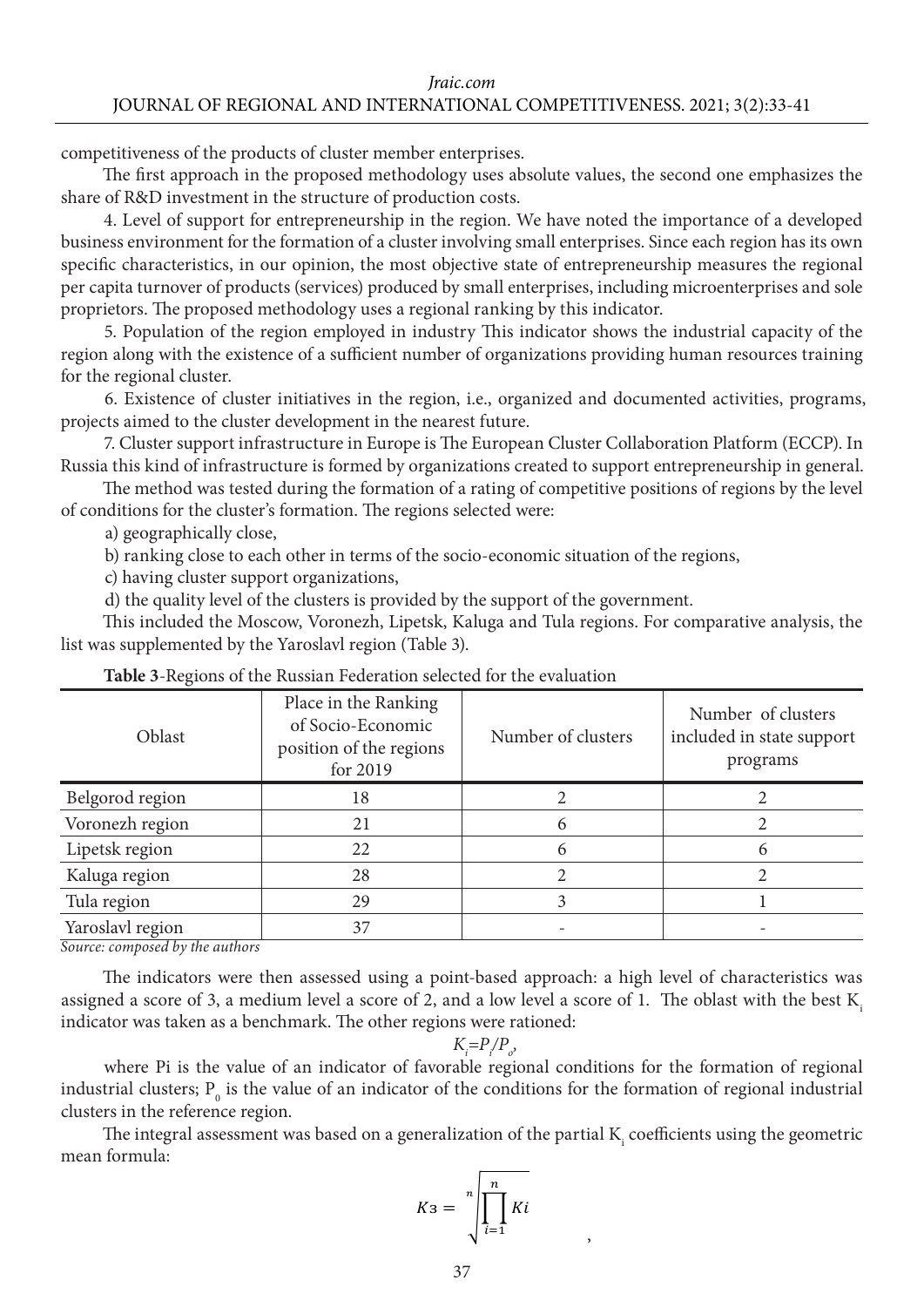where  $K_{\text{\tiny s}}$  is the integral score of the region in terms of the level of regional conditions favorable for the formation of the cluster.

The evaluated objects ranking is arranged in descending order of the level of the integral indicator. The results of the assessment are shown in Figures 1 and 2.

As Figure 2 shows, the Yaroslavl oblast ranked last in the generated rankings. Figure 3 shows the reasons for this lag and the directions for improving regional conditions. These assessments correlate with the state of cluster development in the region, where cluster initiatives have not been formalized.



Figure 1. Assessment of the competitive positions of regions by the level of conditions for the formation of clusters



*Source: composed by the authors*

**Figure 2.** Comparative assessment of the regional conditions for clustering in the Yaroslavl region *Source: composed by the authors*

According to the results methodology testing, the competitive positions of regions in terms of clustering conditions have not shown a direct correlation with their place in the Socio-Economic Status Rating. This can be explained by the fact that the methodology uses a larger number of social indicators, while the authors use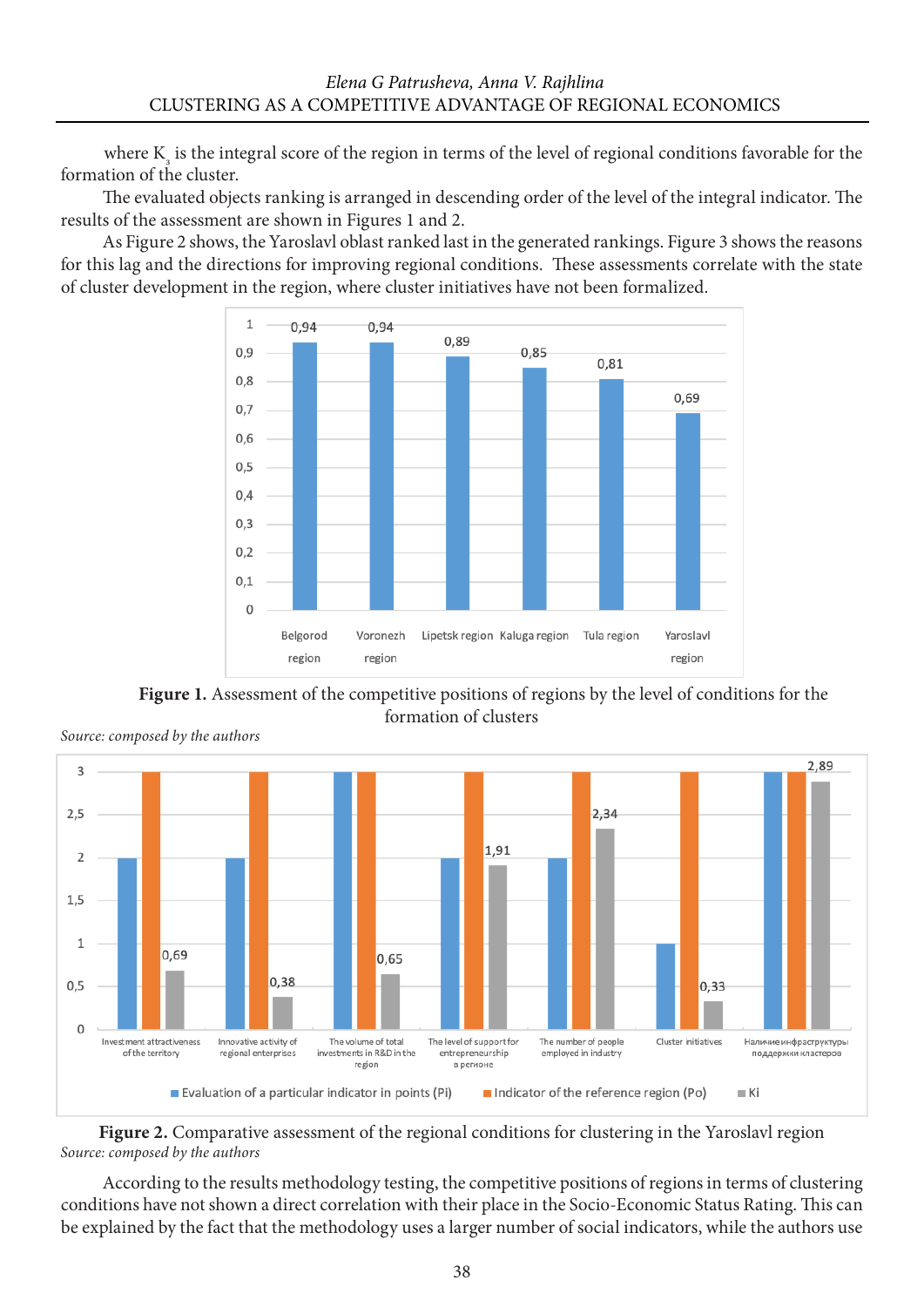parameters that are directly related to cluster development.

#### **Conclusion**

The regions are competitive because of the competitiveness of their key enterprises, despite the wide variety of viewpoints on the components of regional competitiveness, as reflected in domestic and foreign academic literature. The activities of such enterprises determine the specialization of the regions, provide the bulk of tax revenues to the regional budgets and play a major role in determining of their population quality of life.

Structural and technological changes in the economy, increasing globalization and international competition, and political instability are creating the conditions for escaping from traditional regional industrial policies and a gradual moving towards a new network-based system of production organization. Radical changes in IT, innovations are based primarily on the close relationship between real production, science and education. They create the preconditions for the formation of clusters - new network structural formations - as a competitive advantage of the regions.

Nowadays, a large body of so-called cluster literature has been created. This field investigates the characteristics of the world's cluster development in different industries and regions. Also, the role of the state is discussed, various forms of cluster science and business associations are proposed, the specificity of innovation clusters is analyzed, etc. Nevertheless, many of the studies in this area focus on the advantages of this form of territories integration. At the same time, methodological aspects of the successful formation of effective territorial clusters, playing a significant role in enhancing the competitiveness of the region, remain insufficiently researched.

The assessment of regional cluster formation conditions, based on the proposed methodology, made it possible to identify the leading regions and establish their competitive advantages in terms of the individual characteristics of the assessment. But the lagging regions can realize the prospects of necessary changes to ensure intensification of cluster development processes.

The use of the proposed assessing conditions methodology for formation of regional industrial clusters will make it possible to:

- regional authorities, on the basis of identifying the problematic characteristics of regional conditions, will be able to target measures to improve them, ensuring in advance an environment conducive to the emergence and further functioning of clusters and at the same time ensuring the growth of competitive positions in cluster development;

- national authorities will be able to take the results of the diagnosis into account in the processes of determining the quality of regional governance and in regional cluster development support policies, as well as to monitor regularly the formation of regional industrial clusters and based on its results to develop new or adjust existing documents;

- the management of specialized organizations will be able, with the support of regional authorities, to improve the cluster ecosystem.

#### **References**

1. Bellandi, M. (2002). External economies and local public goods in clusters and industrial districts: Some views. *Proceedings 6th International EUNIP CONFERENCE, Turku, Finland, 5-7 December*. Retrieved from https://www.researchgate.net/publication/267772250\_External\_economies\_and\_local\_public\_goods\_ in\_clusters\_and\_industrial\_districts\_Some\_views

2. Bondarenko, N. E. (2016). Cluster theory of economic development: the history of formation and formation. *Simvol nauki*, (2), 116-121 (in Russian).

3. Bottazzi, G., & Gragnolati, U. (2015). Cities and clusters: Economy-wide and sector-specific effects in corporate location. *Regional Studies*, *49*(1), 113-129.

4. Brown, R. (2000). Cluster Dynamics in Theory and Practice with Application to Scotland. *Regional and Industrial Policy*, (38), 10-12.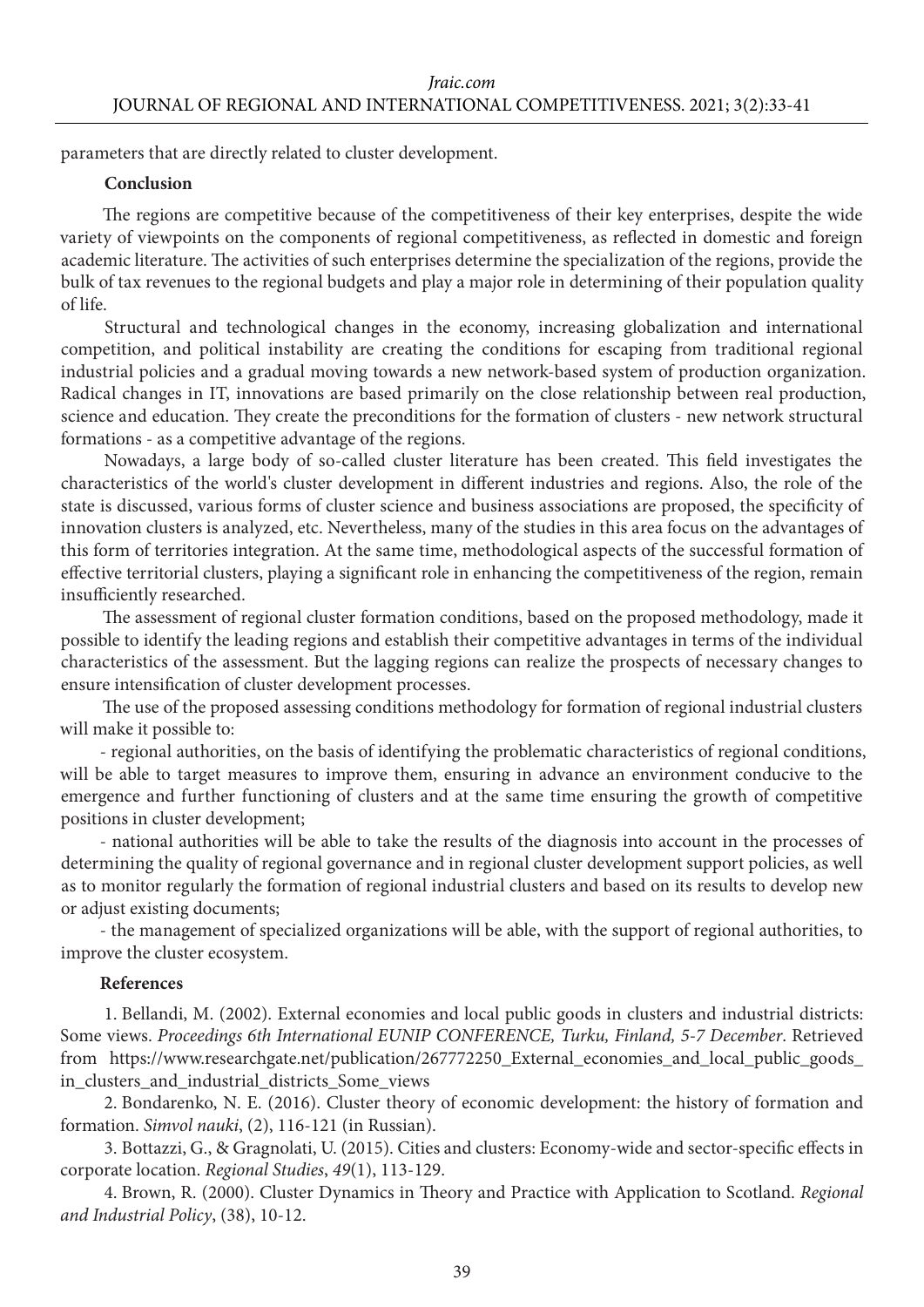5. Choe, K., & Roberts, B. (2011). *Competitive cities in the 21st century: Cluster-based local economic development.* (pp. 80-81). Philippines, Mandaluyong City: Asian Development Bank.

6. Dubovik, M. V. (2009). Clusters as an effective solution to the problem of uneven regional development. *Vestnik ekonomiсhesсoi integratsii*, (11-12), 117-123 (in Russian).

7. Enright, M. (1996). Regional Clusters and Economic Development: A Research Agenda. *Business Networks.* Berlin: Walter de Gruyter.

8. Gasanov, M. A., & Kanov, V. I. (2013). Cluster as a structural institution of economic competitiveness. *Vestnik Tomskogo gosudarstvennogo universiteta. Eonomika*, (4), 13-21 (in Russian).

9. Iammarino, S., & McCann, P. (2006). The structure and evolution of industrial clusters: Transactions, technology and knowledge spillovers. *Research Policy*, *35*(7), 1018-1036.

10. Ivanenko, I. А., & Niyazova, G. S. (2018). Essence, Varieties and Effects of Clusters in the World Economy. *Uchenye zapiski Krymskogo inzhenerno-pedagogicheskogo universiteta*, (3), 55-59 (in Russian).

11. Kalyuzhova, N. Ya. (2008). Clusters and regional competitiveness. *Economicheskii zhurnal*, (2), 278- 283 (in Russian).

12. Кlеpikоvа, N. I. (2013). Evaluating the effectiveness of creating an industry cluster. *Fundamental'nye issledovaniya*, (4), 934-939 (in Russian).

13. Kozina, Е. V. (2012). The model for evaluating the effectiveness of investments in the creation of a regional cluster. *Voprosy economiki i prava*, (1), 156-161 (in Russian).

14. Krugman, P. (1991). *Geography and Trade.* Cambridge: The MIT Press.

15. Larinа, N. I. (2006). Clusterization as a way to increase the international competitiveness of the country and regions. *Eco*, (10), 2-26 (in Russian).

16. Lines, T. & Monypenny, R. (2006). Industrial Clustering. *Proceedings Sustainable Economic Growth for Regional Australia National Conference SEGRA 2006, Launceston, August 28-30*. Retrieved from https:// www.researchgate.net/publication/238712690\_Industrial\_Clustering

17. Lindqvist, G. (2009). *Disentangling clusters: Agglomeration and proximity effects*. Stockholm: Economic Research Institute, Stockholm School of Economics (EFI).

18. Markov, L. S. (2007). Managing the efficiency of regional high-tech clusters. *Region: economika i sotsiologiya*, (2), 20-34 (in Russian).

19. Malmberg, A. & Maskell, P. (2002). The elusive concept of localization economies: Towards a Knowledge-based Theory of Spatial Clustering. *Environment and Planning A*, *34*(3) 429-449.

20. Morosini, P. (2004). Industrial Clusters, Knowledge Integration and Performance. *World Development*, *32*(2), 305-326.

21. Marshall, A. (1920). *Principles of Economics*. Retrieved from [https://www.econlib.org/library/Mar](https://www.econlib.org/library/Marshall/marP.html)[shall/marP.html](https://www.econlib.org/library/Marshall/marP.html)

22. Nikolaev, M. A., & Маhоtаеvа, M. Yu. (2012). Methodological aspects of cluster efficiency evaluation. *Vestnik Pskovskogo gosudarstvennogo universiteta*, (1), 48-60 (in Russian).

23. Porter, M. E. (2000). Location, competition, and economic development: Local clusters in a global economy, *Economic Development Quarterly*, *14*(1), 15-34.

24. Cluster programmes in Europe and beyond. (2019). *European Observatory for Clusters and Industrial Change.* Retrieved from [https://www.clustercollaboration.eu/sites/default/files/news\\_attachment/clus](https://www.clustercollaboration.eu/sites/default/files/news_attachment/cluster_programmes_in_europe_and_beyond_0.pdf)[ter\\_programmes\\_in\\_europe\\_and\\_beyond\\_0.pdf](https://www.clustercollaboration.eu/sites/default/files/news_attachment/cluster_programmes_in_europe_and_beyond_0.pdf)

25. Smart Guide to Cluster Policy. (2016). *The European Cluster Collaboration Platform.* Retrieved from <https://www.clustercollaboration.eu/cluster-definitions>

26. Sölvel, Ö. (2008). *Clusters. Balancing Evolutionary and Constructive Forces*. Stockholm: Ivory Tower.

27. Tallman, S., Jenkins, M., Henry, N., & Pinch S. (2004). Knowledge, Clusters, and Competitive Advantage. *The Academy of Management Review*, *29*(2), 258–271.

28. European Commission. *The Role of Clusters in the Smart Specialisation Strategy, Directorate-General for Research and Innovation, European Commission – 2013.* Retrieved from [https://ec.europa.eu/research/](https://ec.europa.eu/research/evaluations/pdf/archive/other_reports_studies_and_%20documents/clusters_smart_spec2013.pdf) [evaluations/pdf/archive/other\\_reports\\_studies\\_and\\_documents/clusters\\_smart\\_spec2013.pdf](https://ec.europa.eu/research/evaluations/pdf/archive/other_reports_studies_and_%20documents/clusters_smart_spec2013.pdf)